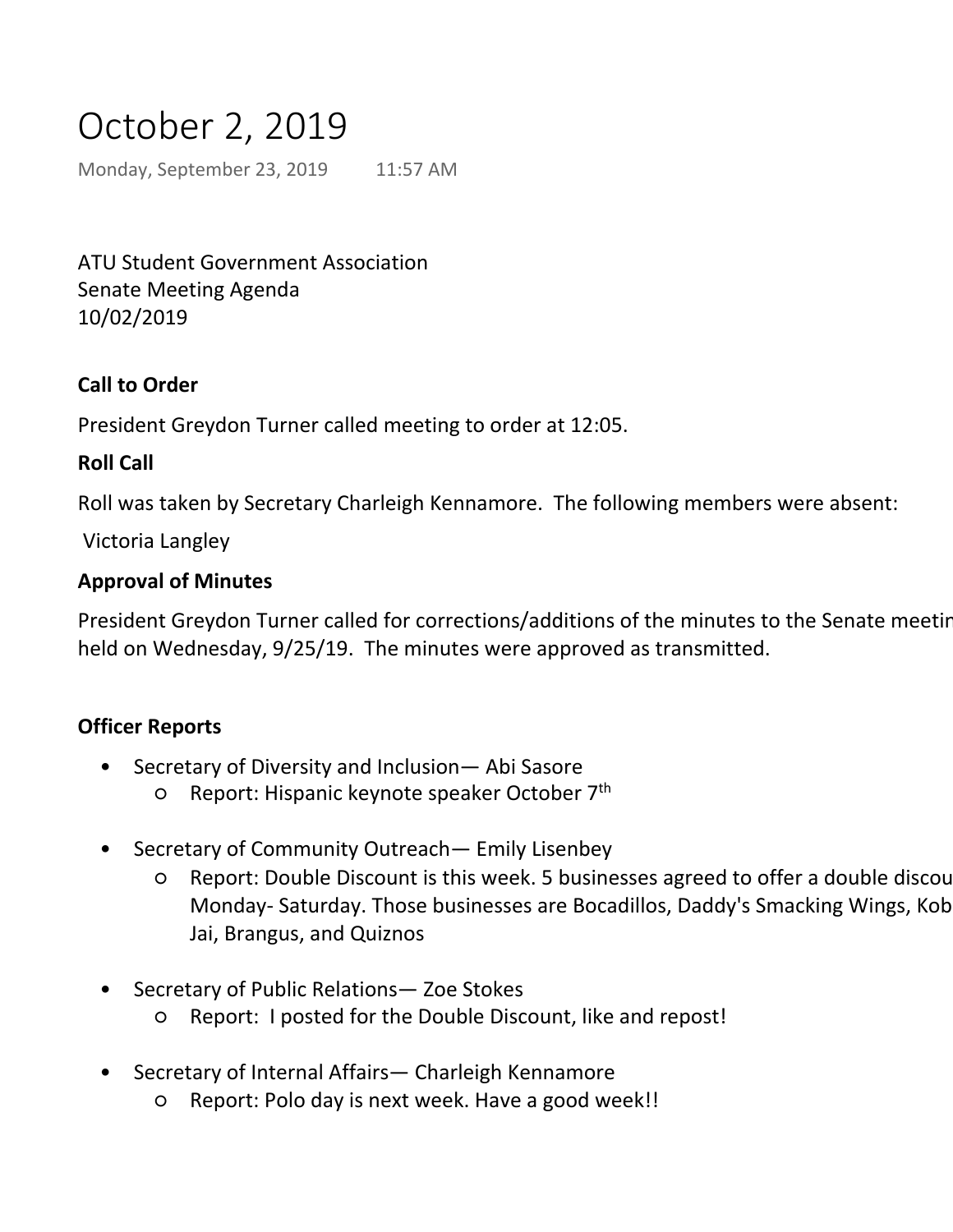er<br>I

 $nt$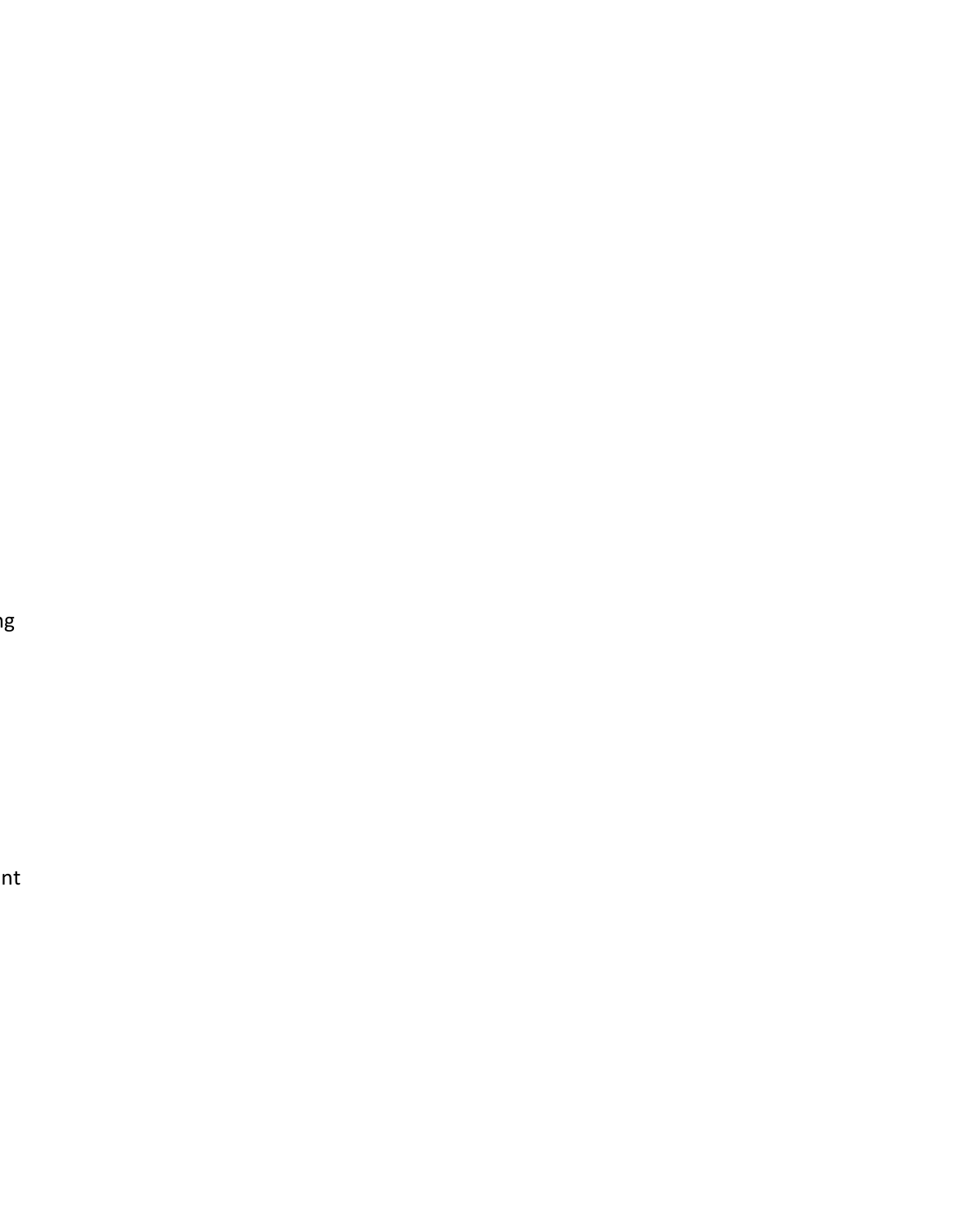- Secretary of Internal Affairs— Charleigh Kennamore •
	- Report: Polo day is next week. Have a good week!!
- Secretary of Student Development— Jacob Loomis •
	- Report: Happy homecoming week everyone!  $\Omega$ 
		- We are having a voter registration drive from the  $15<sup>th</sup>$   $19<sup>th</sup>$
		- Tuesday through Friday we will be tabling in Baz
		- Friday night we will table at the volleyball game
		- Saturday we will table at the football game
		- **The team with the most registrations will each get a \$20 gift card of their** choosing
		- **Engaged Leaders Institute is on Oct 24th**
- Secretary of Finance and Administration— Bailey Fowler •
	- Report:
	- Updated balance: \$18,158.55 as of 10/02/19
- Vice President— Noah Tidmore •
	- Report:  $\circ$ 
		- Meeting with Associate Dean of Res life. Any ideas for campus that we want implement? ▪
		- Meetings with Committee Heads.
		- **Traffic and Safety, what do we think about doing a P-Safe appreciation** certificate or plaque.
	- Committee reports: ○
		- Jerry: Jerry Day is being planned. Ideas for T shirt designs have been sent to Tara Webb. It is planned for October 23rd 11-1 @the bell tower. ▪
		- Spirit:
		- Traffic and Safety: Parking Permit complaints (Not happening)
		- Recycling: Possibility of having a joint meeting with Recycling Club
		- Food:
- President— Greydon Turner •
	- Report: ○
		- Homecoming Week
		- Sleep survey, I am going to put it in the Groupme, please take it when you got a chance: ▪

https://docs.google.com/forms/d/e/1FAIpQLSeca7GcFfbR7riCkdvezM NRTC78JOSamkzMTHGk3wL14qWg/viewform?usp=sf\_link

- **•** Going ahead with Yeti scooters: it is a local company, and we feel they would
- Bought the student section signs for Tucker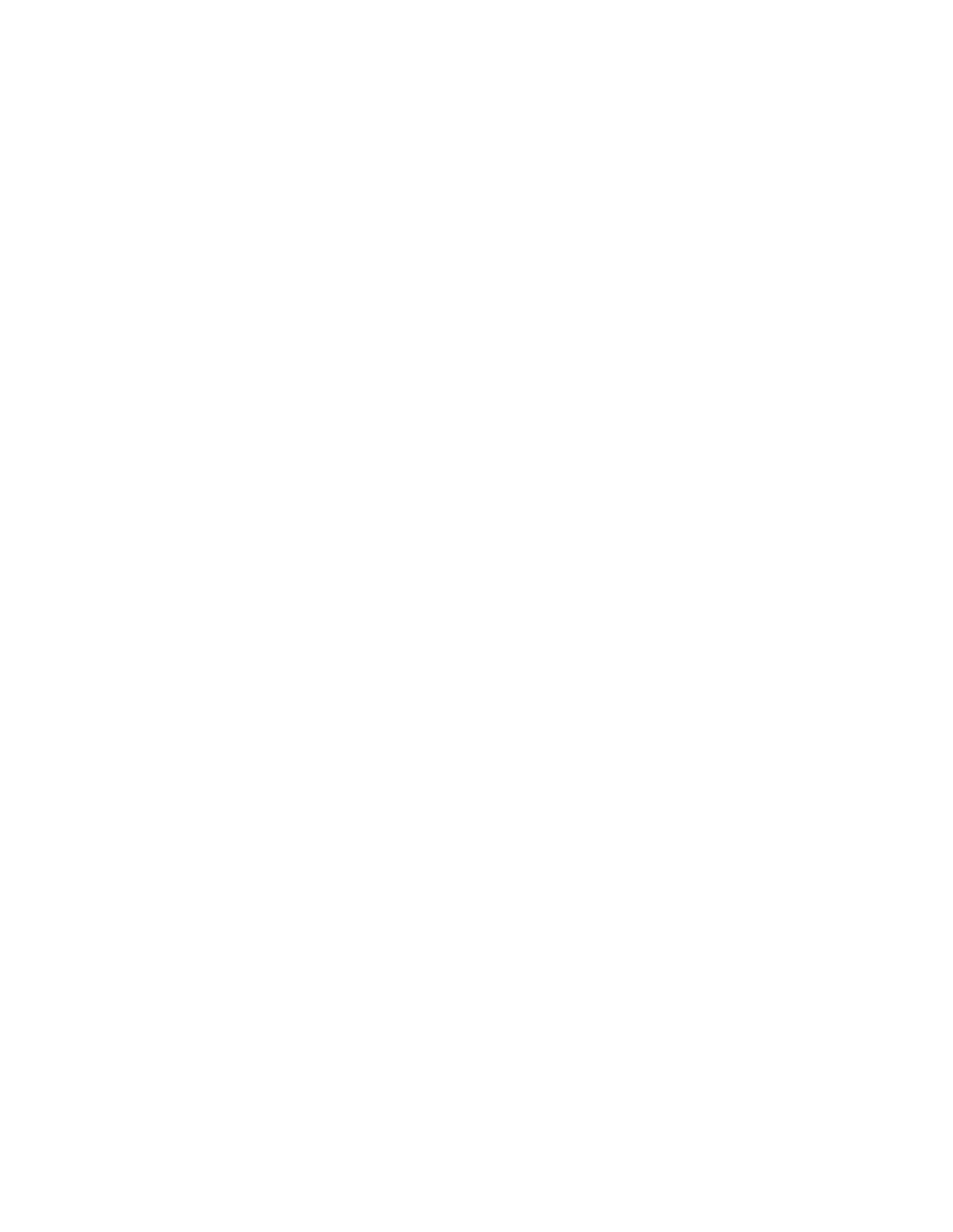- Homecoming Week
	- https://docs.google.com/forms/d/e/1FAIpQLSeca7GcFfbR7riC kdvezMyINRTC78JOSamkzMTHGk3wL14qWg/viewform? usp=sf\_link
	- Going ahead with Yeti scooters: it is a local company, and we feel they would fit our needs best
	- Bought the student section signs for Tucker

## **Advisor Reports**

- Assistant Dean for Campus Life— Aubrey Holt •
	- Report:  $\overline{O}$

▪

- Homecoming Events this week https://www.atu.edu/homecoming/ ▪
- Dean of Student Engagement— Dr. Brett Bruner ○ Report: •
- Vice President of Student Services—Dr. Keegan Nichols ○ Report: •

## **Unfinished Business:**

• Green Cup Policy

## **New Business:**

• Signature weekend of giving – each member needs to donate at least \$1

## **Constituent Concerns:**

• Paper instead of plastic straws

## **Announcements:**

• Order of Omega applications are out on theLink

## **Motion to Adjourn:**

#### **Date Approved:**